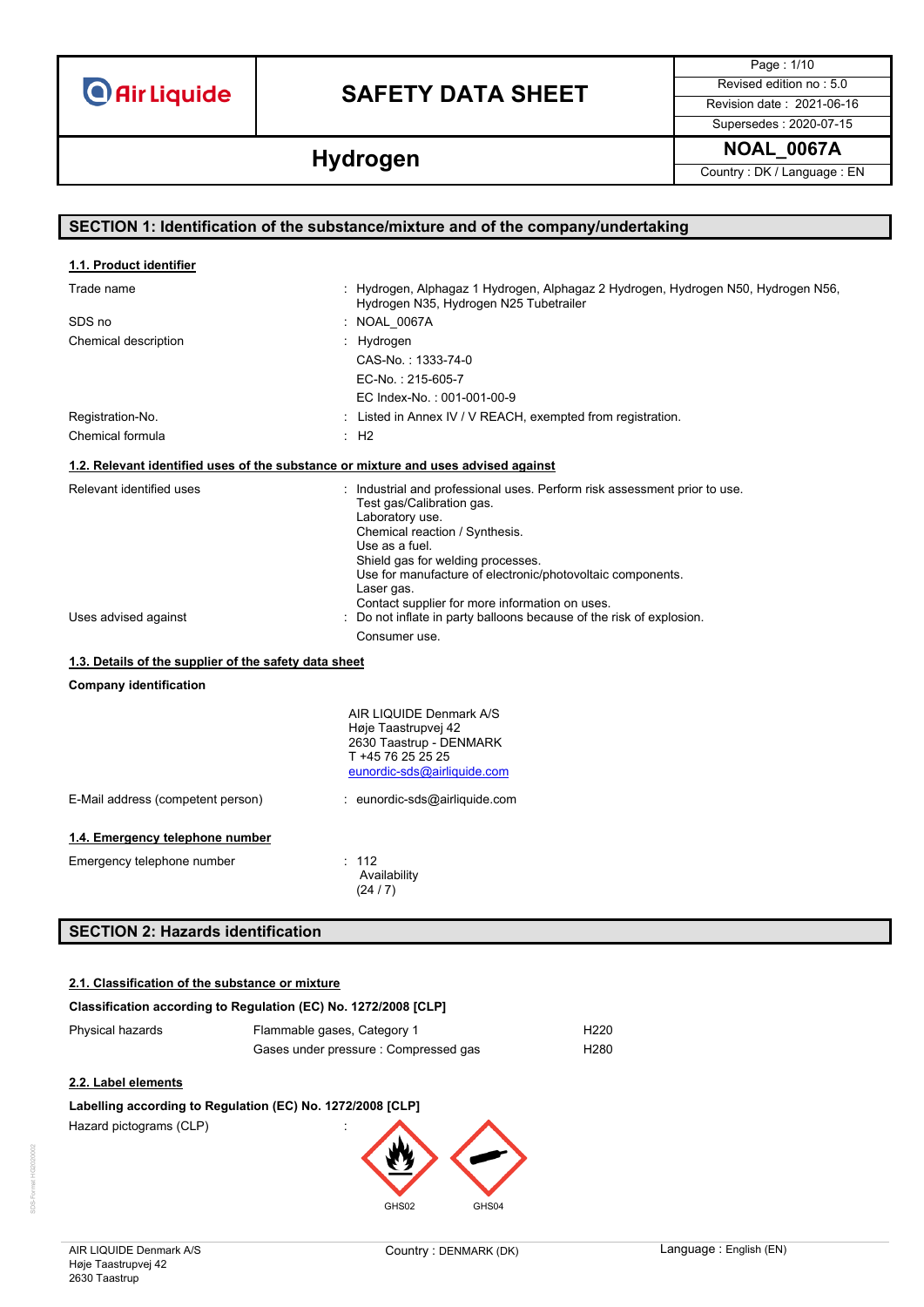# **SAFETY DATA SHEET** Revised edition no : 5.0

Page : 2/10 Supersedes : 2020-07-15

**Hydrogen Hydrogen Hydrogen Country**: DK / Language : EN

| Signal word (CLP)<br>Hazard statements (CLP) | $\therefore$ Danger<br>: H220 - Extremely flammable gas.<br>H280 - Contains gas under pressure; may explode if heated. |
|----------------------------------------------|------------------------------------------------------------------------------------------------------------------------|
| Precautionary statements (CLP)               | - Prevention : P210 - Keep away from heat, hot surfaces, sparks, open flames and other ignition sources. No            |
|                                              | smoking.                                                                                                               |
|                                              | - Response : P377 - Leaking gas fire: Do not extinguish, unless leak can be stopped safely.                            |
|                                              | P381 - In case of leakage, eliminate all ignition sources.                                                             |
|                                              | - Storage : P403 - Store in a well-ventilated place.                                                                   |
|                                              |                                                                                                                        |

## **2.3. Other hazards**

: None.

## **SECTION 3: Composition/information on ingredients**

### **3.1. Substances**

| <b>Name</b> | <b>Product identifier</b>                                                                         | Composition [V-%]: | <b>Classification according to</b><br><b>Regulation (EC) No. 1272/2008 [CLP]</b> |
|-------------|---------------------------------------------------------------------------------------------------|--------------------|----------------------------------------------------------------------------------|
| Hydrogen    | (CAS-No.) 1333-74-0<br>(EC-No.) 215-605-7<br>(EC Index-No.) 001-001-00-9<br>(Registration-No.) *1 | 100                | Flam. Gas 1, H220<br>Press. Gas (Comp.), H280                                    |

*Contains no other components or impurities which will influence the classification of the product.*

*\*1: Listed in Annex IV / V REACH, exempted from registration.*

*\*3: Registration not required: Substance manufactured or imported < 1t/y.*

#### : Not applicable. **3.2. Mixtures**

## **SECTION 4: First aid measures**

### **4.1. Description of first aid measures**

| - Inhalation                                                     | : Remove victim to uncontaminated area wearing self contained breathing apparatus. Keep<br>victim warm and rested. Call a doctor. Perform cardiopulmonary resuscitation if breathing<br>stopped. |  |
|------------------------------------------------------------------|--------------------------------------------------------------------------------------------------------------------------------------------------------------------------------------------------|--|
| - Skin contact                                                   | : Adverse effects not expected from this product.                                                                                                                                                |  |
| - Eye contact                                                    | : Adverse effects not expected from this product.                                                                                                                                                |  |
| - Ingestion                                                      | : Ingestion is not considered a potential route of exposure.                                                                                                                                     |  |
| 4.2. Most important symptoms and effects, both acute and delayed |                                                                                                                                                                                                  |  |
|                                                                  | Refer to section 11.                                                                                                                                                                             |  |

## **4.3. Indication of any immediate medical attention and special treatment needed**

: None.

## **SECTION 5: Firefighting measures**

### **5.1. Extinguishing media**

| - Suitable extinguishing media   | : Water spray or fog.               |
|----------------------------------|-------------------------------------|
|                                  | Dry powder.                         |
| - Unsuitable extinguishing media | $\therefore$ Carbon dioxide.        |
|                                  | Do not use water jet to extinguish. |
|                                  |                                     |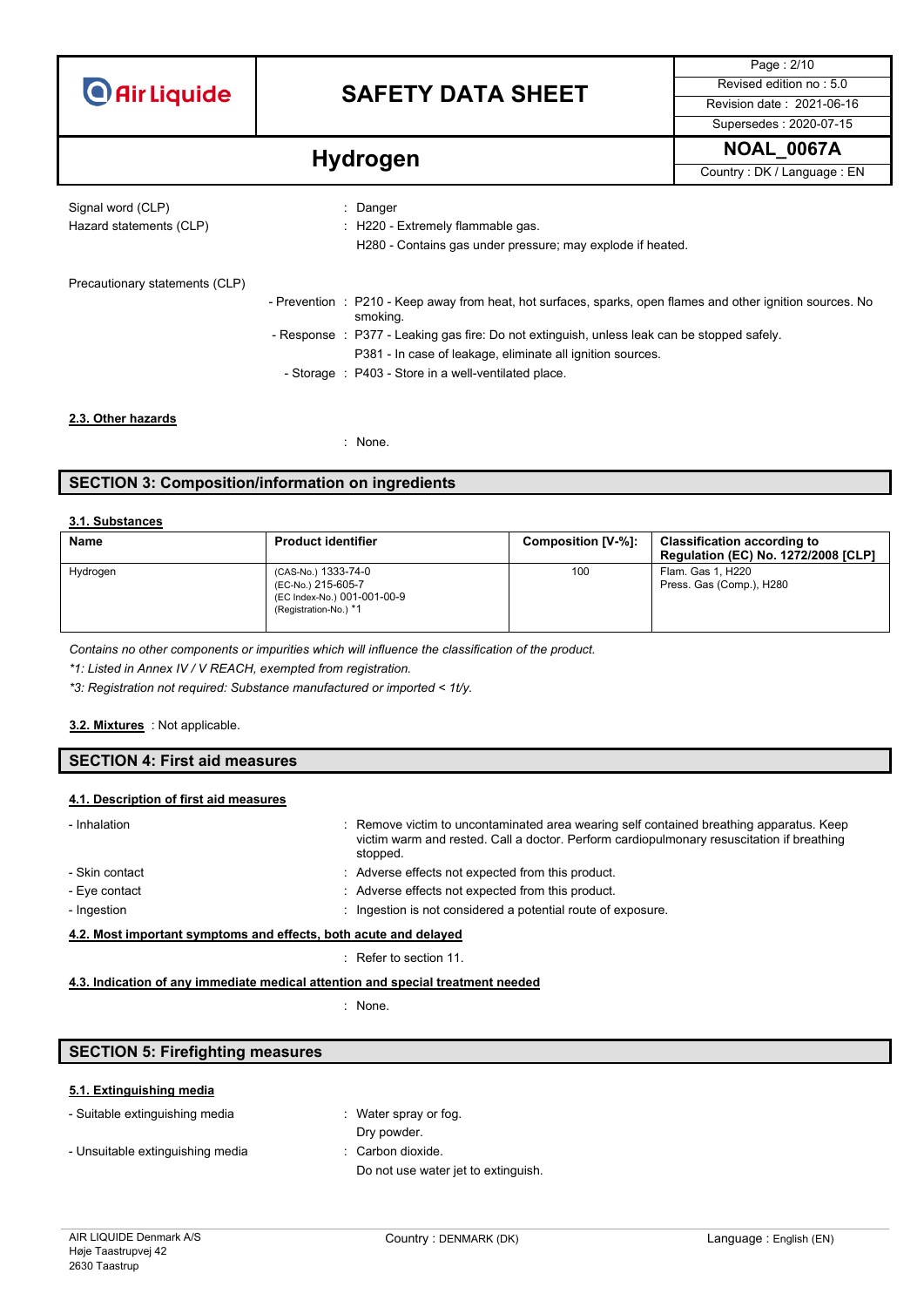**5.2. Special hazards arising from the substance or mixture**

# **SAFETY DATA SHEET** Revised edition no : 5.0

Page : 3/10 Supersedes : 2020-07-15

**Hydrogen NOAL\_0067A Hydrogen** Country: DK / Language : EN

| 5.2. Special nazarus arising from the substance or mixture |  |                                                                                                                                                                                                                                                                                                                   |  |
|------------------------------------------------------------|--|-------------------------------------------------------------------------------------------------------------------------------------------------------------------------------------------------------------------------------------------------------------------------------------------------------------------|--|
| Specific hazards                                           |  | : Exposure to fire may cause containers to rupture/explode.                                                                                                                                                                                                                                                       |  |
| Hazardous combustion products                              |  | : None.                                                                                                                                                                                                                                                                                                           |  |
| 5.3. Advice for firefighters                               |  |                                                                                                                                                                                                                                                                                                                   |  |
| Specific methods                                           |  | : Use fire control measures appropriate for the surrounding fire. Exposure to fire and heat<br>radiation may cause gas receptacles to rupture. Cool endangered receptacles with water spray<br>jet from a protected position. Prevent water used in emergency cases from entering sewers and<br>drainage systems. |  |
|                                                            |  | If possible, stop flow of product.                                                                                                                                                                                                                                                                                |  |
|                                                            |  | Use water spray or fog to knock down fire fumes if possible.                                                                                                                                                                                                                                                      |  |
|                                                            |  | Do not extinguish a leaking gas flame unless absolutely necessary. Spontaneous/explosive re-<br>ignition may occur. Extinguish any other fire.                                                                                                                                                                    |  |
|                                                            |  | Move containers away from the fire area if this can be done without risk.                                                                                                                                                                                                                                         |  |
| Special protective equipment for fire fighters             |  | : In confined space use self-contained breathing apparatus.                                                                                                                                                                                                                                                       |  |
|                                                            |  | Standard protective clothing and equipment (Self Contained Breathing Apparatus) for fire<br>fighters.                                                                                                                                                                                                             |  |
|                                                            |  | Standard EN 137 - Self-contained open-circuit compressed air breathing apparatus with full<br>face mask.                                                                                                                                                                                                          |  |
|                                                            |  | Standard EN 469 - Protective clothing for firefighters. Standard - EN 659: Protective gloves for<br>firefighters.                                                                                                                                                                                                 |  |
|                                                            |  |                                                                                                                                                                                                                                                                                                                   |  |

**SECTION 6: Accidental release measures**

| 6.1. Personal precautions, protective equipment and emergency procedures |                                                                                                       |  |
|--------------------------------------------------------------------------|-------------------------------------------------------------------------------------------------------|--|
|                                                                          | : Try to stop release.                                                                                |  |
|                                                                          | Evacuate area.                                                                                        |  |
|                                                                          | Monitor concentration of released product.                                                            |  |
|                                                                          | Consider the risk of potentially explosive atmospheres.                                               |  |
|                                                                          | Wear self-contained breathing apparatus when entering area unless atmosphere is proved to<br>be safe. |  |
|                                                                          | Eliminate ignition sources.                                                                           |  |
|                                                                          | Ensure adequate air ventilation.                                                                      |  |
|                                                                          | Act in accordance with local emergency plan.                                                          |  |
|                                                                          | Stay upwind.                                                                                          |  |
| 6.2. Environmental precautions                                           |                                                                                                       |  |
|                                                                          | : Try to stop release.                                                                                |  |
| 6.3. Methods and material for containment and cleaning up                |                                                                                                       |  |
|                                                                          | : Ventilate area.                                                                                     |  |
| 6.4. Reference to other sections                                         |                                                                                                       |  |
|                                                                          | : See also sections 8 and 13.                                                                         |  |

### **7.1. Precautions for safe handling**

**SECTION 7: Handling and storage**

| Safe use of the product | Do not breathe gas.<br>Avoid release of product into atmosphere.                                 |
|-------------------------|--------------------------------------------------------------------------------------------------|
|                         | The product must be handled in accordance with good industrial hygiene and safety<br>procedures. |
|                         | Only experienced and properly instructed persons should handle gases under pressure.             |
|                         | Consider pressure relief device(s) in gas installations.                                         |
|                         | Ensure the complete gas system was (or is regularily) checked for leaks before use.              |
|                         | Do not smoke while handling product.                                                             |
|                         |                                                                                                  |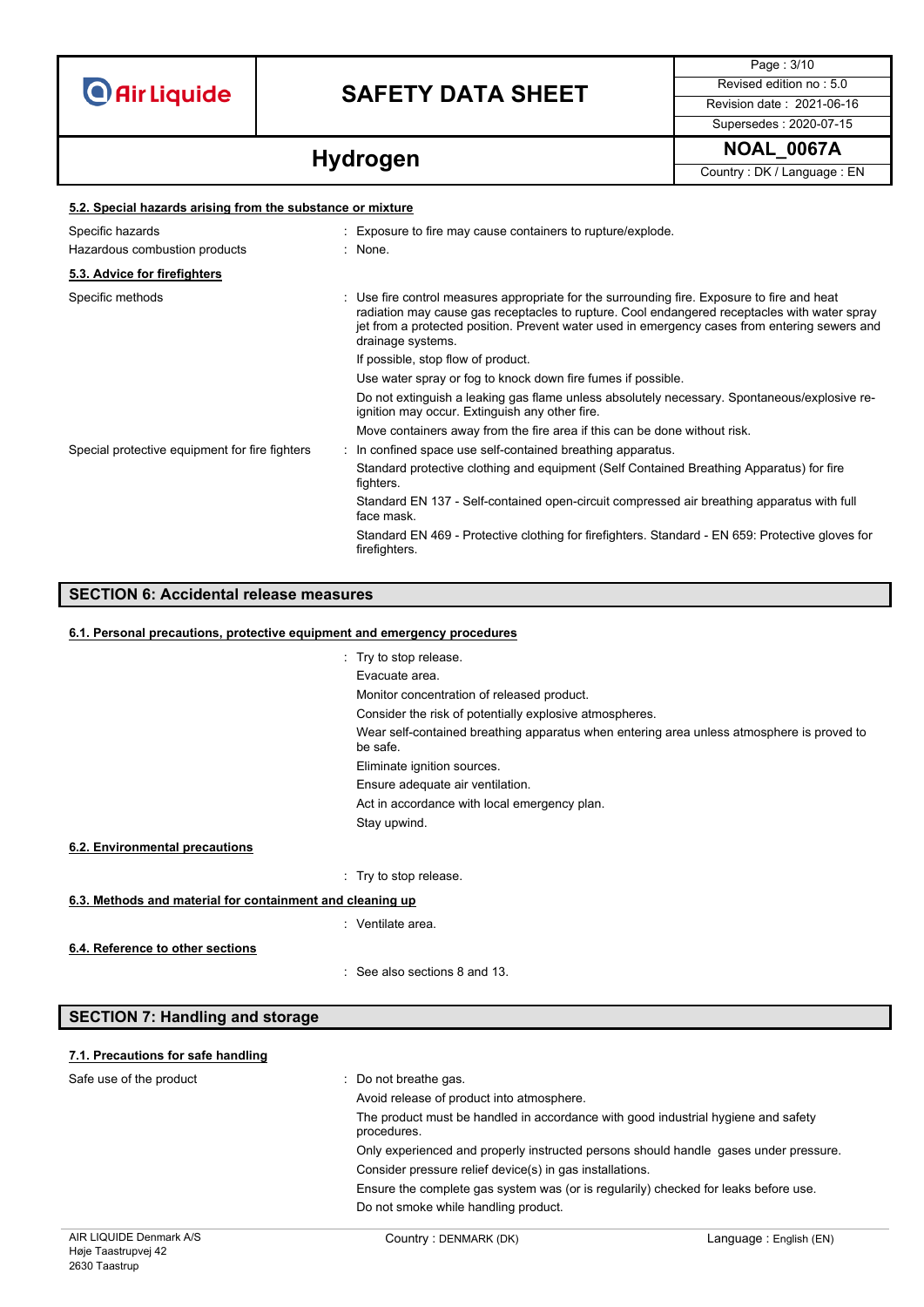# **SAFETY DATA SHEET** Revised edition no : 5.0

Page : 4/10 Supersedes : 2020-07-15

|                                                                   | Use only properly specified equipment which is suitable for this product, its supply pressure and<br>temperature. Contact your gas supplier if in doubt.         |
|-------------------------------------------------------------------|------------------------------------------------------------------------------------------------------------------------------------------------------------------|
|                                                                   | Avoid suck back of water, acid and alkalis.                                                                                                                      |
|                                                                   | Assess the risk of potentially explosive atmospheres and the need for explosion-proof<br>equipment.                                                              |
|                                                                   | Purge air from system before introducing gas.                                                                                                                    |
|                                                                   | Take precautionary measures against static discharge.                                                                                                            |
|                                                                   | Keep away from ignition sources (including static discharges).                                                                                                   |
|                                                                   | Consider the use of only non-sparking tools.                                                                                                                     |
|                                                                   | Ensure equipment is adequately earthed.                                                                                                                          |
| Safe handling of the gas receptacle                               | Refer to supplier's container handling instructions.                                                                                                             |
|                                                                   | Do not allow backfeed into the container.                                                                                                                        |
|                                                                   | Protect containers from physical damage; do not drag, roll, slide or drop.                                                                                       |
|                                                                   | When moving cylinders, even for short distances, use a cart (trolley, hand truck, etc.) designed<br>to transport cylinders.                                      |
|                                                                   | Leave valve protection caps in place until the container has been secured against either a wall<br>or bench or placed in a container stand and is ready for use. |
|                                                                   | If user experiences any difficulty operating valve discontinue use and contact supplier.                                                                         |
|                                                                   | Never attempt to repair or modify container valves or safety relief devices.                                                                                     |
|                                                                   | Damaged valves should be reported immediately to the supplier.                                                                                                   |
|                                                                   | Keep container valve outlets clean and free from contaminants particularly oil and water.                                                                        |
|                                                                   | Replace valve outlet caps or plugs and container caps where supplied as soon as container is<br>disconnected from equipment.                                     |
|                                                                   | Close container valve after each use and when empty, even if still connected to equipment.                                                                       |
|                                                                   | Never attempt to transfer gases from one cylinder/container to another.                                                                                          |
|                                                                   | Never use direct flame or electrical heating devices to raise the pressure of a container.                                                                       |
|                                                                   | Do not remove or deface labels provided by the supplier for the identification of the content of<br>the container.                                               |
|                                                                   | Suck back of water into the container must be prevented.                                                                                                         |
|                                                                   | Open valve slowly to avoid pressure shock.                                                                                                                       |
| 7.2. Conditions for safe storage, including any incompatibilities |                                                                                                                                                                  |
|                                                                   | Observe all regulations and local requirements regarding storage of containers.                                                                                  |
|                                                                   | Containers should not be stored in conditions likely to encourage corrosion.                                                                                     |
|                                                                   | Container valve guards or caps should be in place.                                                                                                               |
|                                                                   | Containers should be stored in the vertical position and properly secured to prevent them from                                                                   |
|                                                                   | falling over.                                                                                                                                                    |
|                                                                   | Stored containers should be periodically checked for general condition and leakage.                                                                              |
|                                                                   | Keep container below 50°C in a well ventilated place.                                                                                                            |
|                                                                   | Store containers in location free from fire risk and away from sources of heat and ignition.                                                                     |
|                                                                   | Keep away from combustible materials.                                                                                                                            |
|                                                                   | Segregate from oxidant gases and other oxidants in store.                                                                                                        |
|                                                                   | All electrical equipment in the storage areas should be compatible with the risk of a potentially<br>explosive atmosphere.                                       |
| 7.3. Specific end use(s)                                          |                                                                                                                                                                  |
|                                                                   | : None.                                                                                                                                                          |
|                                                                   |                                                                                                                                                                  |

## **SECTION 8: Exposure controls/personal protection**

### **8.1. Control parameters**

| OEL (Occupational Exposure Limits)                                                                                            |  | None available. |
|-------------------------------------------------------------------------------------------------------------------------------|--|-----------------|
| $P_{\text{N}}(n)$ $P_{\text{N}}(n)$ $P_{\text{N}}(n)$ $P_{\text{N}}(n)$ $P_{\text{N}}(n)$ $P_{\text{N}}(n)$ $P_{\text{N}}(n)$ |  |                 |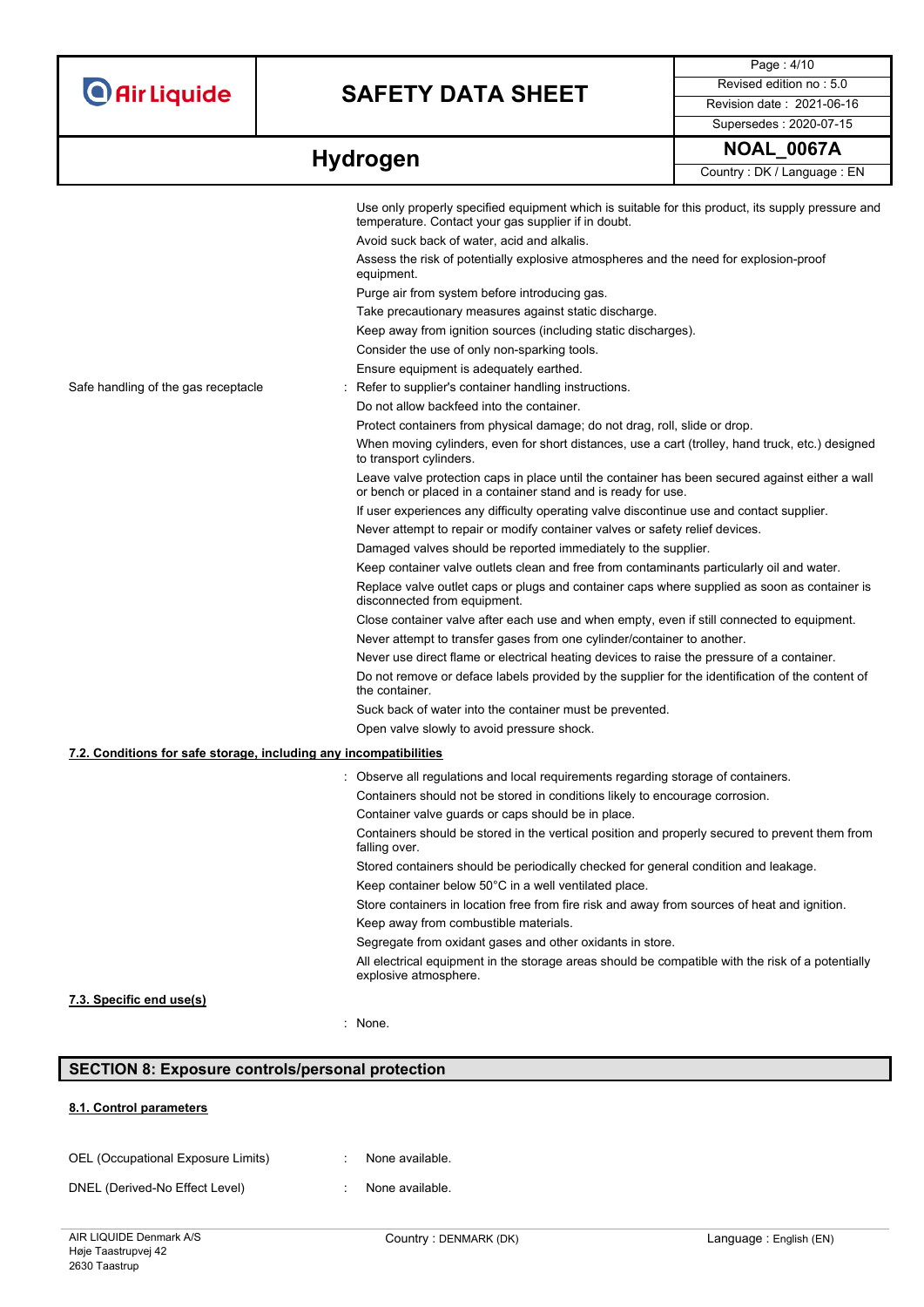# **SAFETY DATA SHEET** Revised edition no : 5.0

Supersedes : 2020-07-15

Page : 5/10

**Hydrogen Hydrogen Hydrogen Country**: DK / Language : EN

| PNEC (Predicted No-Effect Concentration)                                  | None available.                                                                                                                                                                                                                                                                                                                  |
|---------------------------------------------------------------------------|----------------------------------------------------------------------------------------------------------------------------------------------------------------------------------------------------------------------------------------------------------------------------------------------------------------------------------|
| 8.2. Exposure controls                                                    |                                                                                                                                                                                                                                                                                                                                  |
| 8.2.1. Appropriate engineering controls                                   |                                                                                                                                                                                                                                                                                                                                  |
|                                                                           | : Provide adequate general and local exhaust ventilation.                                                                                                                                                                                                                                                                        |
|                                                                           | Product to be handled in a closed system.                                                                                                                                                                                                                                                                                        |
|                                                                           | Systems under pressure should be regularily checked for leakages.                                                                                                                                                                                                                                                                |
|                                                                           | Gas detectors should be used when flammable gases/vapours may be released.                                                                                                                                                                                                                                                       |
|                                                                           | Consider the use of a work permit system e.g. for maintenance activities.                                                                                                                                                                                                                                                        |
| 8.2.2. Individual protection measures, e.g. personal protective equipment |                                                                                                                                                                                                                                                                                                                                  |
|                                                                           | : A risk assessment should be conducted and documented in each work area to assess the risks<br>related to the use of the product and to select the PPE that matches the relevant risk. The<br>following recommendations should be considered:<br>PPE compliant to the recommended EN/ISO standards should be selected.          |
| • Eye/face protection                                                     | : Wear safety glasses with side shields.<br>Standard EN 166 - Personal eye-protection - specifications.                                                                                                                                                                                                                          |
| · Skin protection                                                         |                                                                                                                                                                                                                                                                                                                                  |
| - Hand protection                                                         | : Wear working gloves when handling gas containers.                                                                                                                                                                                                                                                                              |
|                                                                           | Standard EN 388 - Protective gloves against mechanical risk.                                                                                                                                                                                                                                                                     |
| - Other                                                                   | : Consider the use of flame resistant anti-static safety clothing.<br>Standard EN ISO 14116 - Limited flame spread materials.<br>Standard EN 1149-5 - Protective clothing: Electrostatic properties.<br>Wear safety shoes while handling containers.<br>Standard EN ISO 20345 - Personal protective equipment - Safety footwear. |
| • Respiratory protection                                                  | : None necessary.                                                                                                                                                                                                                                                                                                                |
| • Thermal hazards                                                         | None in addition to the above sections.                                                                                                                                                                                                                                                                                          |
| 8.2.3. Environmental exposure controls                                    |                                                                                                                                                                                                                                                                                                                                  |
|                                                                           | : Refer to local regulations for restriction of emissions to the atmosphere. See section 13 for                                                                                                                                                                                                                                  |

specific methods for waste gas treatment.

## **SECTION 9: Physical and chemical properties**

### **9.1. Information on basic physical and chemical properties**

Appearance

| Physical state at 20°C / 101.3kPa<br>$\bullet$ | : Gas                                                                   |
|------------------------------------------------|-------------------------------------------------------------------------|
| Colour<br>$\bullet$                            | : Colourless.                                                           |
| Odour                                          | : Odourless.                                                            |
| Odour threshold                                | : Odour threshold is subjective and inadequate to warn of overexposure. |
| рH                                             | : Not applicable for gases and gas mixtures.                            |
| Melting point / Freezing point                 | : -259 °C                                                               |
| Boiling point                                  | $: -253 °C$                                                             |
| Flash point                                    | : Not applicable for gases and gas mixtures.                            |
| Evaporation rate                               | : Not applicable for gases and gas mixtures.                            |
| Flammability (solid, gas)                      | : Extremely flammable gas                                               |
| <b>Explosive limits</b>                        | $4 - 77$ vol %                                                          |
| Vapour pressure [20°C]                         | : Not applicable.                                                       |
| Vapour pressure [50°C]                         | : Not applicable.                                                       |
|                                                |                                                                         |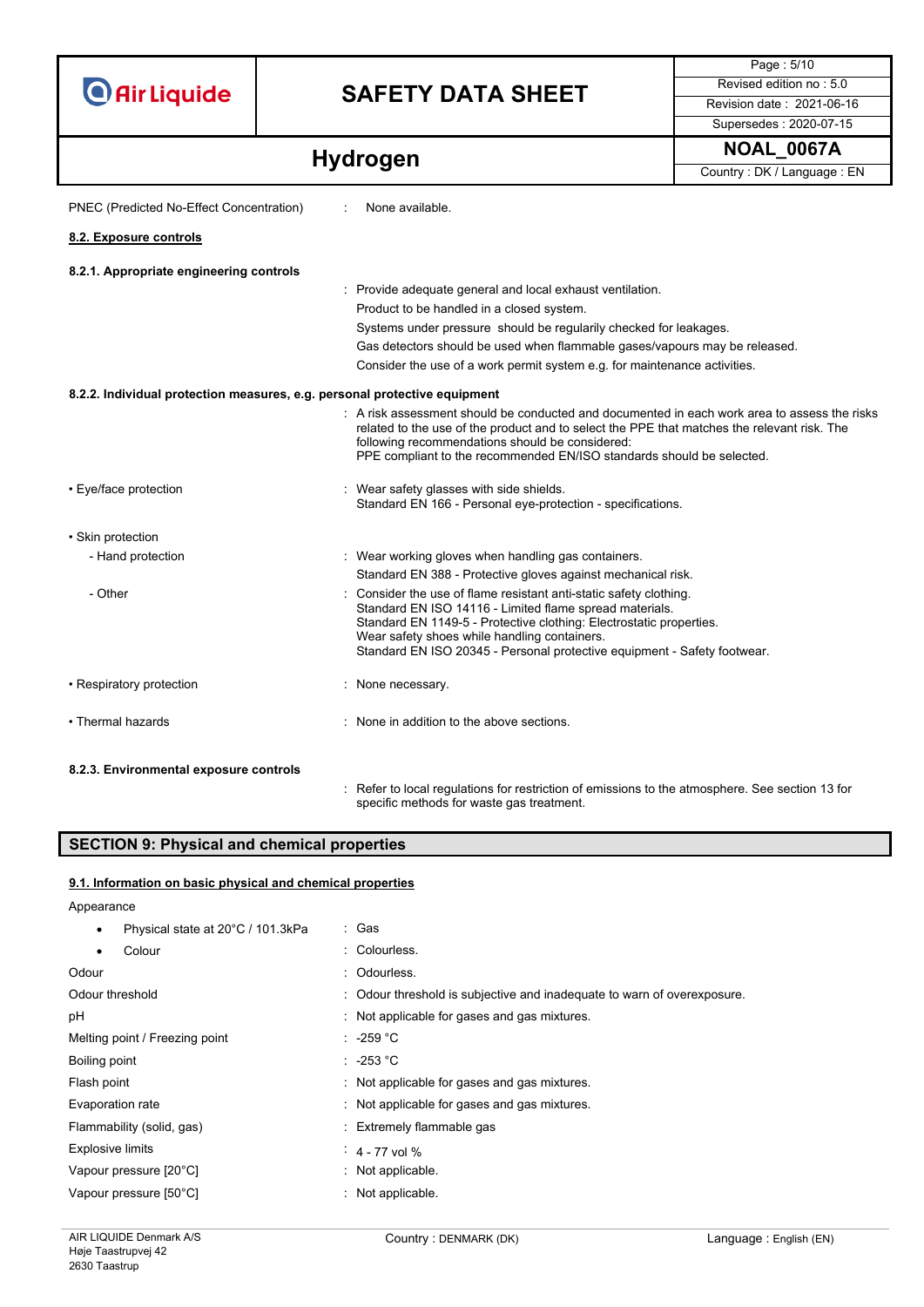# **SAFETY DATA SHEET** Revised edition no : 5.0

Supersedes : 2020-07-15

Page : 6/10

**Hydrogen Hydrogen Hydrogen Country**: DK / Language : EN

| Vapour density                                  | : Not applicable.                        |
|-------------------------------------------------|------------------------------------------|
| Relative density, liquid (water=1)              | : 0.07                                   |
| Relative density, gas (air=1)                   | : 0.07                                   |
| Water solubility                                | $: 1.6$ mg/l                             |
| Partition coefficient n-octanol/water (Log Kow) | : Not applicable for inorganic products. |
| Auto-ignition temperature                       | :560 °C                                  |
| Decomposition temperature                       | : Not applicable.                        |
| Viscosity                                       | : No reliable data available.            |
| <b>Explosive properties</b>                     | : Not applicable.                        |
| Oxidising properties                            | : Not applicable.                        |
| 9.2. Other information                          |                                          |
| Molar mass                                      | $\therefore$ 2 g/mol                     |
| Critical temperature [°C]                       | $: -240 °C$                              |
| Other data                                      | : Burns with an invisible flame.         |

## **SECTION 10: Stability and reactivity**

#### **10.1. Reactivity**

|                                          | : No reactivity hazard other than the effects described in sub-sections below.                            |
|------------------------------------------|-----------------------------------------------------------------------------------------------------------|
| 10.2. Chemical stability                 |                                                                                                           |
|                                          | : Stable under normal conditions.                                                                         |
| 10.3. Possibility of hazardous reactions |                                                                                                           |
|                                          | : Can form explosive mixture with air.                                                                    |
|                                          | May react violently with oxidants.                                                                        |
| 10.4. Conditions to avoid                |                                                                                                           |
|                                          | : Keep away from heat/sparks/open flames/hot surfaces. $-$ No smoking.                                    |
|                                          | Avoid moisture in installation systems.                                                                   |
| 10.5. Incompatible materials             |                                                                                                           |
|                                          | : Air, Oxidisers.                                                                                         |
|                                          | For additional information on compatibility refer to ISO 11114.                                           |
| 10.6. Hazardous decomposition products   |                                                                                                           |
|                                          | : Under normal conditions of storage and use, hazardous decomposition products should not be<br>produced. |

## **SECTION 11: Toxicological information**

| 11.1. Information on toxicological effects |                                                     |
|--------------------------------------------|-----------------------------------------------------|
| <b>Acute toxicity</b>                      | : No known toxicological effects from this product. |
| <b>Skin corrosion/irritation</b>           | : No known effects from this product.               |
| Serious eye damage/irritation              | : No known effects from this product.               |
| Respiratory or skin sensitisation          | : No known effects from this product.               |
| Germ cell mutagenicity                     | : No known effects from this product.               |
| Carcinogenicity                            | : No known effects from this product.               |
| <b>Reproductive toxicity</b>               |                                                     |
| Toxic for reproduction: Fertility          | : No known effects from this product.               |
| Toxic for reproduction: unborn child       | : No known effects from this product.               |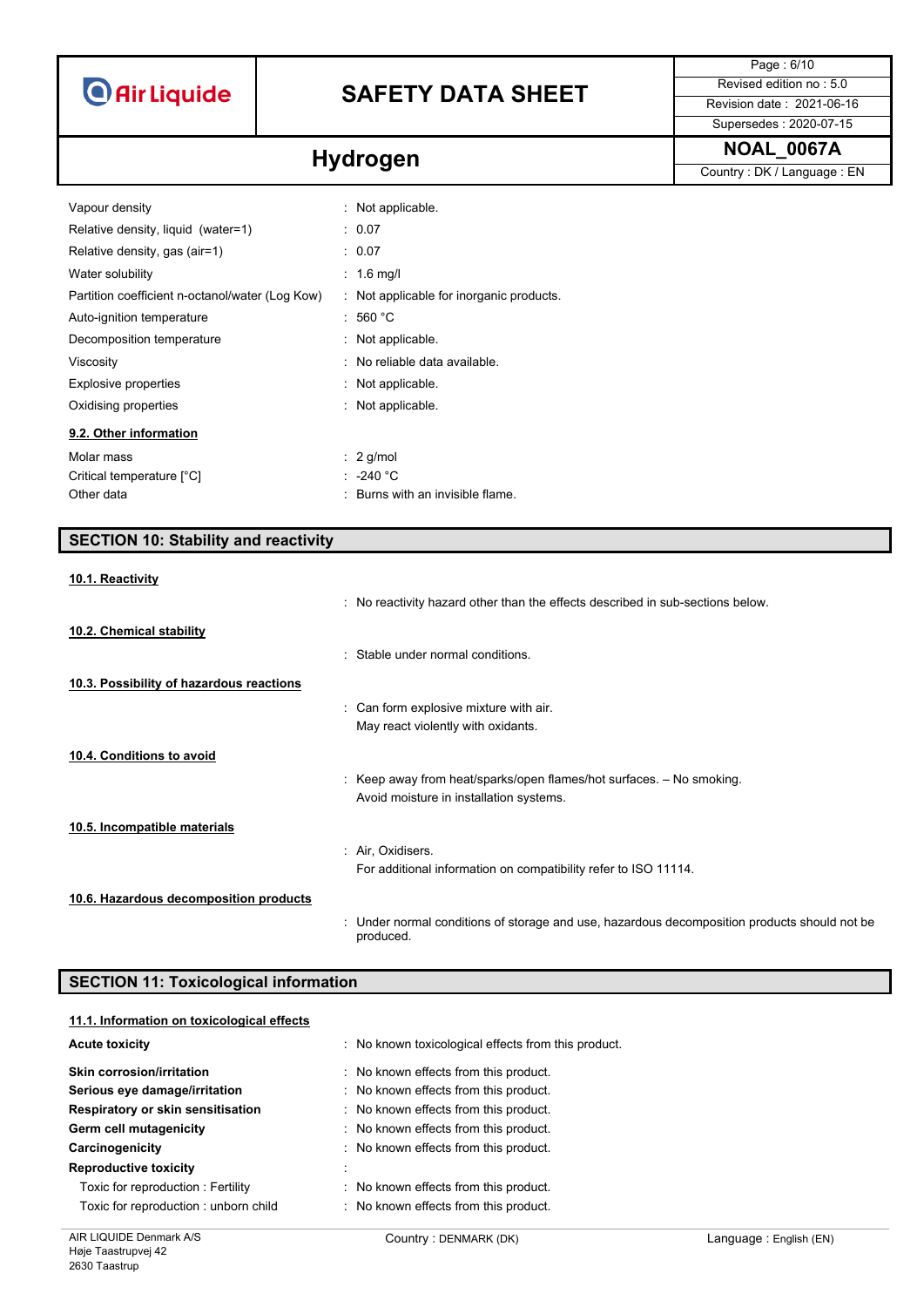| <b>O</b> Air Liquide |  |  |
|----------------------|--|--|
|                      |  |  |

# **SAFETY DATA SHEET** Revised edition no : 5.0

Page : 7/10 Supersedes : 2020-07-15

**Hydrogen Hydrogen Hydrogen Country**: DK / Language : EN

**STOT-single exposure** : No known effects from this product.

- **STOT-repeated exposure** : No known effects from this product.
- 
- Aspiration hazard **Aspiration hazard has all the set of the set of the set of the set of the set of the set of the set of the set of the set of the set of the set of the set of the set of the set of the set of the set**

## **SECTION 12: Ecological information**

### **12.1. Toxicity**

| Assessment                               | : No ecological damage caused by this product.                                                                                    |  |
|------------------------------------------|-----------------------------------------------------------------------------------------------------------------------------------|--|
| EC50 48h - Daphnia magna [mg/l]          | : No data available.                                                                                                              |  |
| EC50 72h - Algae [mg/l]                  | : No data available.                                                                                                              |  |
| LC50 96 h - Fish [mg/l]                  | : No data available.                                                                                                              |  |
| 12.2. Persistence and degradability      |                                                                                                                                   |  |
| Assessment                               | : No ecological damage caused by this product.                                                                                    |  |
| 12.3. Bioaccumulative potential          |                                                                                                                                   |  |
| Assessment                               | No data available.                                                                                                                |  |
| 12.4. Mobility in soil                   |                                                                                                                                   |  |
| Assessment                               | : Because of its high volatility, the product is unlikely to cause ground or water pollution.<br>Partition into soil is unlikely. |  |
| 12.5. Results of PBT and vPvB assessment |                                                                                                                                   |  |
| Assessment                               | No data available.                                                                                                                |  |
| 12.6. Other adverse effects              |                                                                                                                                   |  |
| Other adverse effects                    | : No known effects from this product.                                                                                             |  |
| Effect on the ozone layer                | : None.                                                                                                                           |  |
| Global warming potential [CO2=1]         | $\frac{1}{2}$ 6                                                                                                                   |  |
| Effect on global warming                 | Contains greenhouse gas(es).                                                                                                      |  |
|                                          | When discharged in large quantities may contribute to the greenhouse effect.                                                      |  |

## **SECTION 13: Disposal considerations**

| 13.1. Waste treatment methods                                                         |                                                                                                                                                                               |
|---------------------------------------------------------------------------------------|-------------------------------------------------------------------------------------------------------------------------------------------------------------------------------|
|                                                                                       | Contact supplier if guidance is required.                                                                                                                                     |
|                                                                                       | Do not discharge into areas where there is a risk of forming an explosive mixture with air.<br>Waste gas should be flared through a suitable burner with flash back arrestor. |
|                                                                                       | Do not discharge into any place where its accumulation could be dangerous.                                                                                                    |
|                                                                                       | Ensure that the emission levels from local regulations or operating permits are not exceeded.                                                                                 |
|                                                                                       | Refer to the EIGA code of practice Doc.30 "Disposal of Gases", downloadable at<br>http://www.eiga.org for more guidance on suitable disposal methods.                         |
|                                                                                       | Return unused product in original container to supplier.                                                                                                                      |
| List of hazardous waste codes (from<br>Commission Decision 2000/532/EC as<br>amended) | : 16 05 04 *: Gases in pressure containers (including halons) containing hazardous substances.                                                                                |
| 13.2. Additional information                                                          |                                                                                                                                                                               |
|                                                                                       | : External treatment and disposal of waste should comply with applicable local and/or national<br>requlations.                                                                |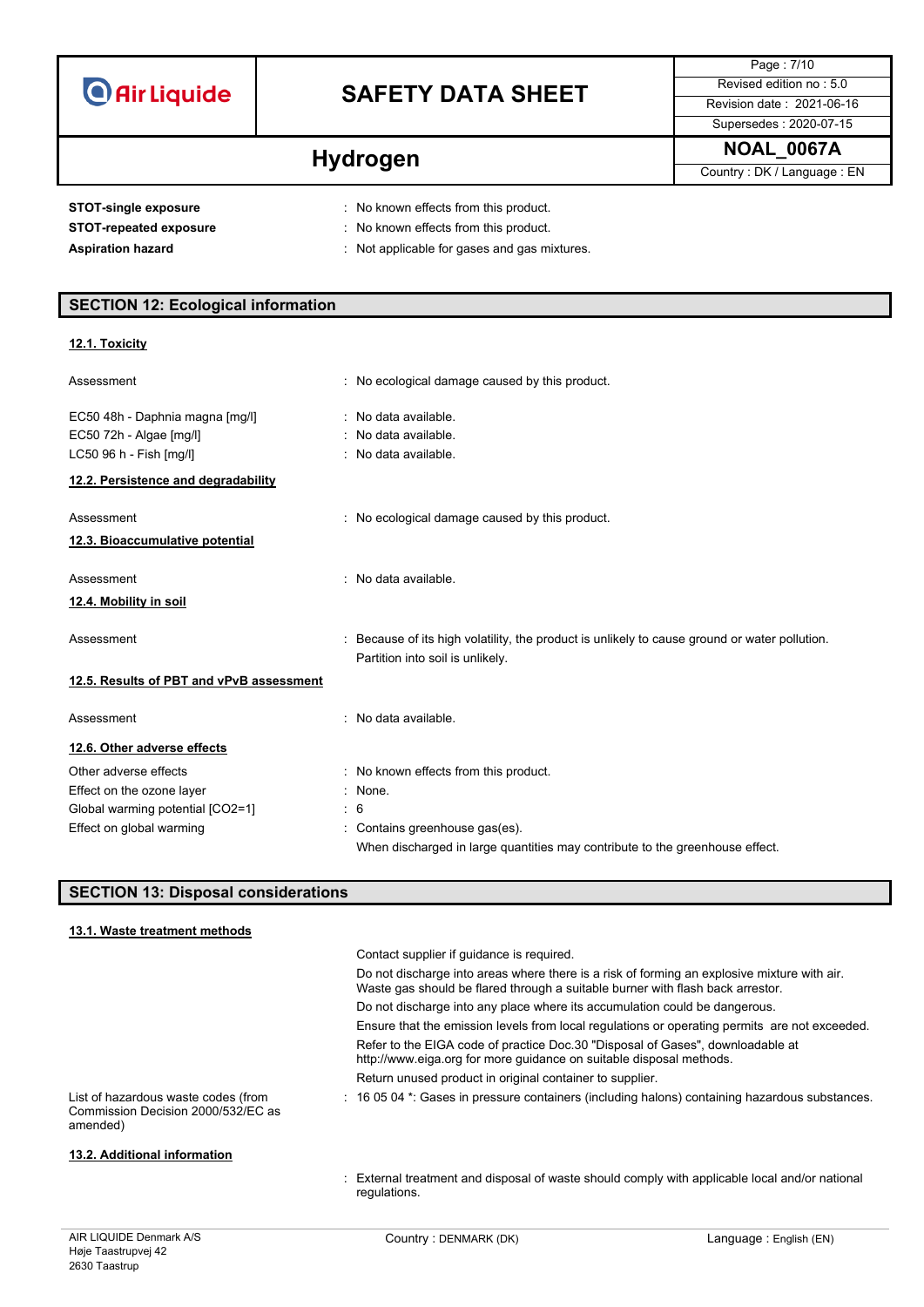# **SAFETY DATA SHEET** Revised edition no : 5.0

Supersedes : 2020-07-15

Page : 8/10

**Hydrogen NOAL\_0067A Hydrogen Country**: DK / Language : EN

# **SECTION 14: Transport information 14.1. UN number** UN-No. : 1049 **14.2. UN proper shipping name Transport by road/rail (ADR/RID)** : HYDROGEN, COMPRESSED **Transport by air (ICAO-TI / IATA-DGR)** : Hydrogen, compressed **Transport by sea (IMDG)** : HYDROGEN, COMPRESSED **14.3. Transport hazard class(es) Labelling** : **Transport by road/rail (ADR/RID)** Class : 2 Classification code : 1F Hazard identification number : 23 **Transport by air (ICAO-TI / IATA-DGR)**

Class / Div. (Sub. risk(s)) : 2.1 **Transport by sea (IMDG)** Class / Div. (Sub. risk(s)) : 2.1 Emergency Schedule (EmS) - Fire : F-D Emergency Schedule (EmS) - Spillage : S-U

## **14.4. Packing group**

Transport by road/rail (ADR/RID) : Not established. Transport by air (ICAO-TI / IATA-DGR) : Not established. Transport by sea (IMDG) : Not established.

## **14.5. Environmental hazards**

Transport by road/rail (ADR/RID) : None.

Transport by air (ICAO-TI / IATA-DGR) : None.

Transport by sea (IMDG) : None.

## **14.6. Special precautions for user**

## **Packing Instruction(s)**

Transport by road/rail (ADR/RID) : P200 Transport by air (ICAO-TI / IATA-DGR) Passenger and Cargo Aircraft : Forbidden. Cargo Aircraft only **Example 200.** 200. Transport by sea (IMDG)  $\qquad \qquad$ : P200

- 
- 



2.1 : Flammable gases.

Tunnel Restriction **in the COLO COLO COLOGY** CHO COLOGY : B/D - Tank carriage : Passage forbidden through tunnels of category B, C, D and E. Other carriage : Passage forbidden through tunnels of category D and E

- 
- 
- 
- 
- 
- 
- 
- 
- 
- 

- 
- 
-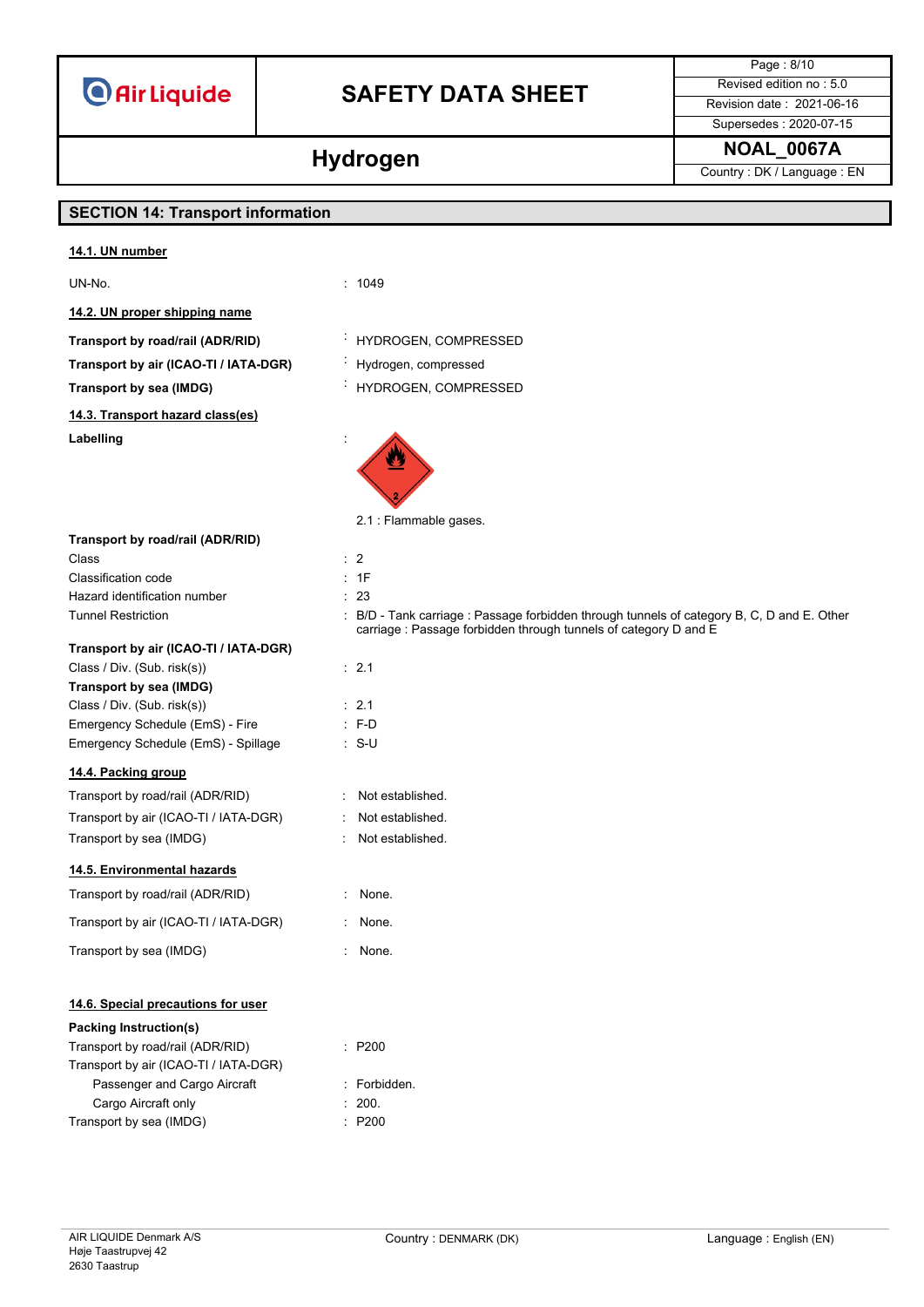| <b>O</b> Air Liquide |  |  |
|----------------------|--|--|
|                      |  |  |

# **SAFETY DATA SHEET** Revised edition no : 5.0

Page : 9/10 Supersedes : 2020-07-15

**Hydrogen NOAL\_0067A Hydrogen Country**: DK/Language : EN

Special transport precautions : Avoid transport on vehicles where the load space is not separated from the driver's compartment. Ensure vehicle driver is aware of the potential hazards of the load and knows what to do in the

> event of an accident or an emergency. Before transporting product containers:

- Ensure there is adequate ventilation.
- Ensure that containers are firmly secured.
- Ensure valve is closed and not leaking.
- Ensure valve outlet cap nut or plug (where provided) is correctly fitted.
- Ensure valve protection device (where provided) is correctly fitted.

### **14.7. Transport in bulk according to Annex II of Marpol and the IBC Code**

: Not applicable.

## **SECTION 15: Regulatory information**

#### **15.1. Safety, health and environmental regulations/legislation specific for the substance or mixture**

| : None.                                                                     |
|-----------------------------------------------------------------------------|
| : Listed.                                                                   |
|                                                                             |
| : Ensure all national/local regulations are observed.                       |
|                                                                             |
| : Young people below the age of 18 years are not allowed to use the product |
|                                                                             |
| : A CSA does not need to be carried out for this product.                   |
|                                                                             |

# **SECTION 16: Other information**

Indication of changes **interview of the Changes** : Revised safety data sheet in accordance with commission regulation (EU) No 453/2010.